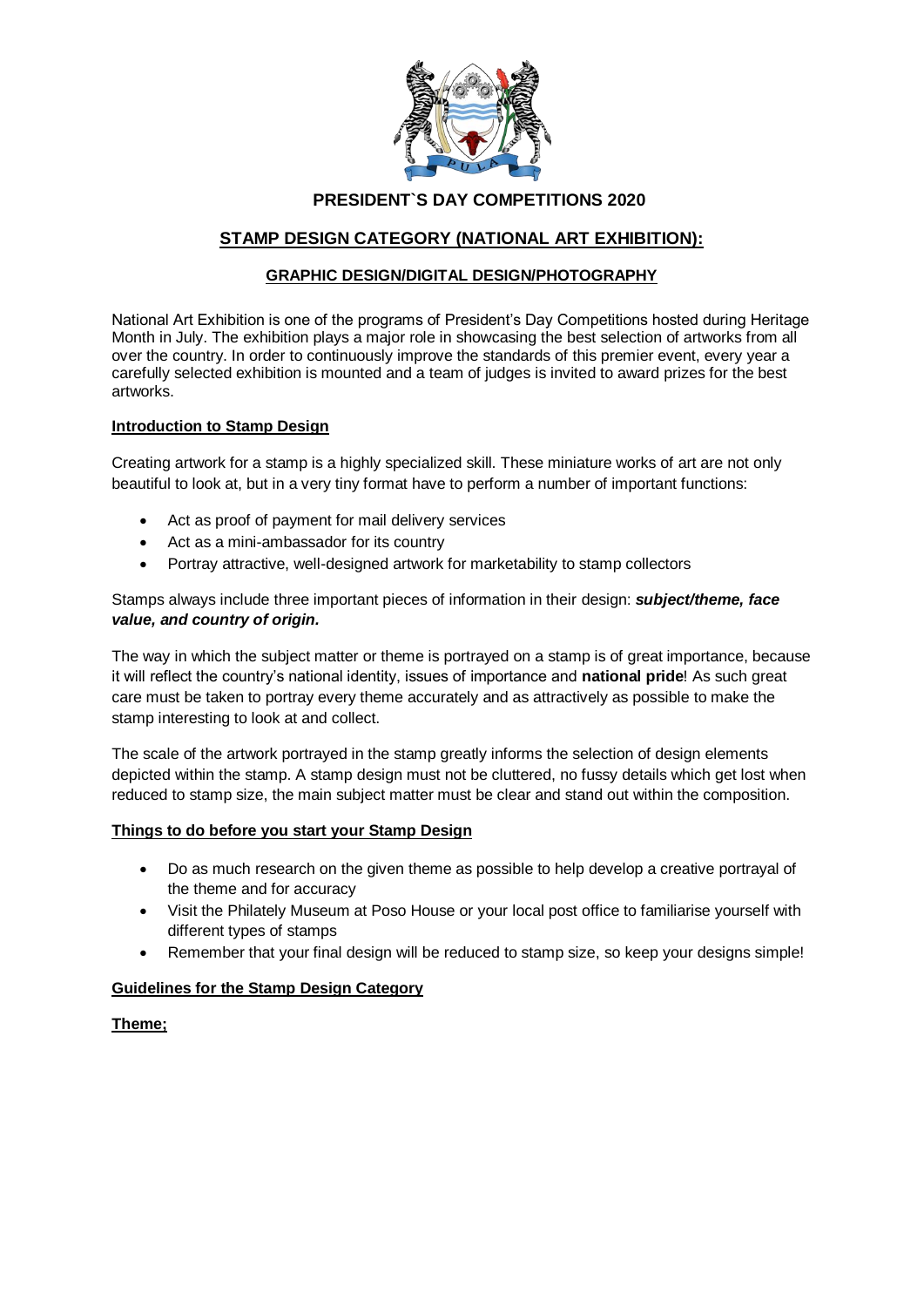### **Artwork and Design Concept**

Artwork should be submitted for the design of 1 postage stamp, together with preliminary work as follows:

-1 stamp in full color, with country name, borders and denominations included

-3 preliminary original source references which show evidenceof how the final image was generatede.g. samples of photos, hand-made or vector drawings, Illustrator designs, etc.This is to eliminate issues of plagiarism, copyright infringement, and unoriginality of design.

-Stamps should incorporate a striking main image and may include a minor image or background image that helps tell a story of the concept.

-A scaled-down version of the final stamp image must appear with the final submission.

### **Categories and Presentation of Designs**

- 1. The exhibition is open to **Batswana citizens** only who are at least 18 years of age and above.
- 2. The designs should be no bigger than A4 (can be smaller)
- 3. Final design must be rendered onto paper.
- 4. There should be a border of around 10-20mm around the artwork and it must include country name and denomination (amount).
- 5. ONE SUBMISSION per applicant.
- 6. Mount artwork on black card stock with titles under each design written on the board (using Bostik). DO NOT FRAME your submission!
- 7. Design orientation can be landscape or portrait orientation.
- 8. Artworks must be the original works of the artist created specifically for the competition.
- 9. The Submission Form must be completed in full and submitted with the work at a date and venue to be announced. In addition, all submitted artworks must be well labeled with artist`s names, title, medium, price and contacts.
- 10. The accompanying Registration Form must be completed in full and submitted at nearest regional office of Ministry of Youth Empowerment, Sport & Culture Development.
- 11. Only ONE award will be awarded for this category.
- 12. The jury will award prize-winner and will base their decision on the Terms of Reference of the Adjudication form. The decision of the jury is final.
- 13. Ministry of Youth Empowerment, Sport & Culture Development is responsible for curating the exhibition.
- 14. All artworks must be collected within **3 days** after the end of the exhibition. Disposition of works not collected will be at the discretion of Ministry of Youth Empowerment, Sport & Culture Development.